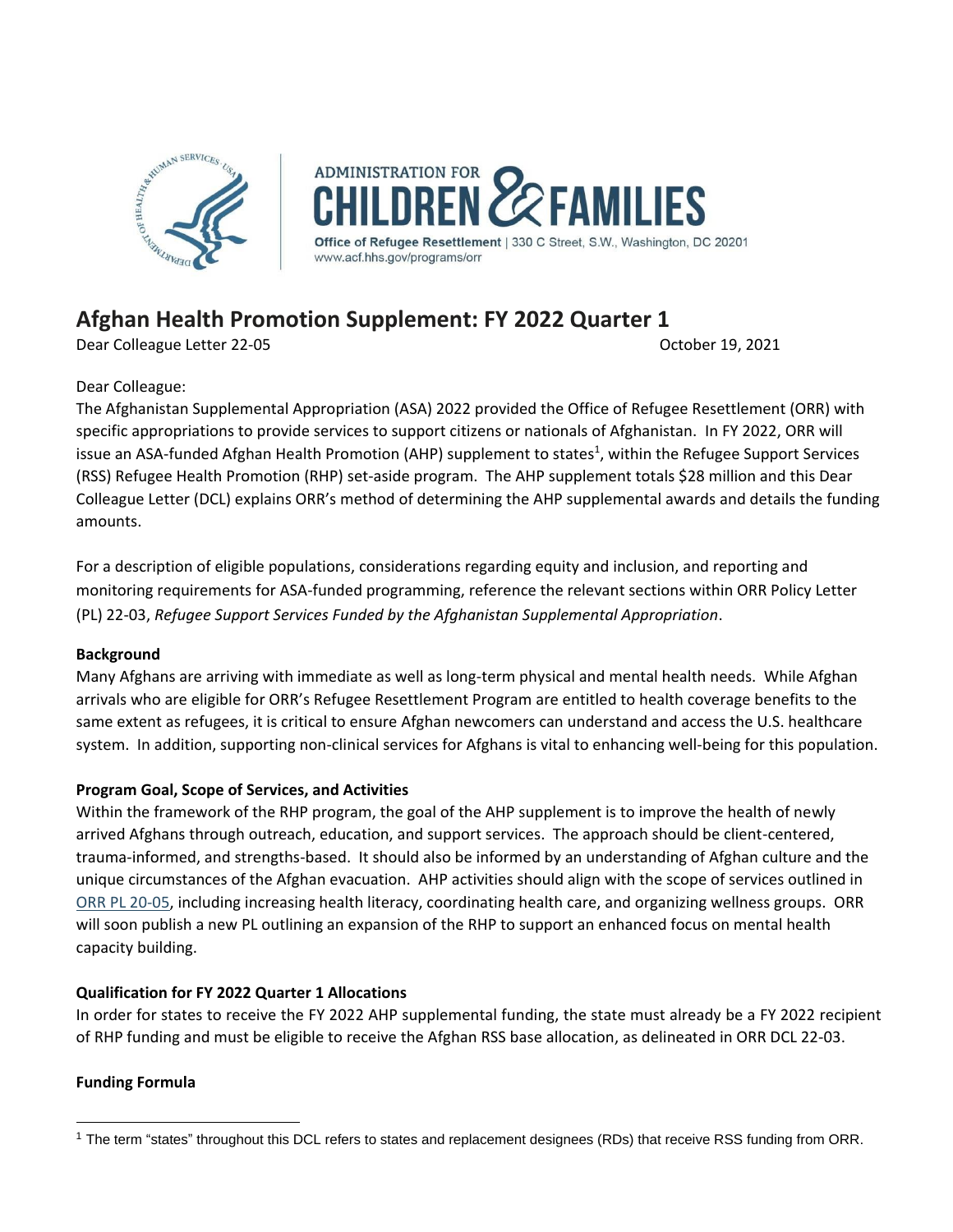The *FY 2022 Quarter One AHP Allocations* chart below displays the FY 2022 AHP funding for quarter one; the chart also displays the "Number of People" used to determine the allocations. ORR used the following data to arrive at the "Number of People" totals:

- FY 2019 and FY 2020 match data for Afghan Special Immigrant Visa (SIV) holders from the ORR Refugee Arrivals Data System (RADS); and
- Statement of capacity numbers by state according to the Department of State's Afghan Placement Assistance (APA) program.

In determining the allocation, the "number of people" totals were adjusted to give equal weight to the Afghan SIV and APA numbers. If a state is not participating in the APA program, they will not receive ASA funding. The formula for future AHP allocations will be adjusted based on updated data, as available. ORR intends to reassess allocations for the remaining funding later in FY 2022.

#### **FY 2022 Quarter One Allocations Chart**

The chart below documents the "Number of People" described above, and the corresponding funding allocations for the AHP program for FY 2022, quarter one. As required under ORR regulation 45 C.F.R. §400.210, these funds must be obligated by September 30, 2023, and must be liquidated by September 30, 2024.

| <b>State</b>         | <b>Number of People</b> | FY 2022 Quarter 1 AHP Allocation |
|----------------------|-------------------------|----------------------------------|
| Alaska               | 74                      | \$50,000                         |
| Arizona              | 1,391                   | \$633,991                        |
| <b>Arkansas</b>      | 85                      | \$50,000                         |
| California           | 15,268                  | \$6,957,069                      |
| Colorado             | 1,297                   | \$591,081                        |
| <b>Connecticut</b>   | 694                     | \$316,141                        |
| <b>Florida</b>       | 957                     | \$436,103                        |
| Georgia              | 1,321                   | \$601,876                        |
| Idaho                | 372                     | \$169,504                        |
| <b>Illinois</b>      | 966                     | \$440,375                        |
| Indiana              | 422                     | \$192,340                        |
| lowa                 | 552                     | \$251,397                        |
| <b>Kansas</b>        | 537                     | \$244,604                        |
| Kentucky             | 691                     | \$314,826                        |
| Louisiana            | 48                      | \$50,000                         |
| <b>Maine</b>         | 85                      | \$50,000                         |
| Maryland             | 2,838                   | \$1,293,118                      |
| <b>Massachusetts</b> | 816                     | \$371,765                        |
| <b>Michigan</b>      | 1,080                   | \$491,931                        |
| <b>Minnesota</b>     | 406                     | \$185,109                        |

#### **FY 2022 Quarter 1 RSS AHP Allocations**

Administration for Children and Families | Office **of Refugee Resettlement |** www.acf.hhs.gov/programs/orr